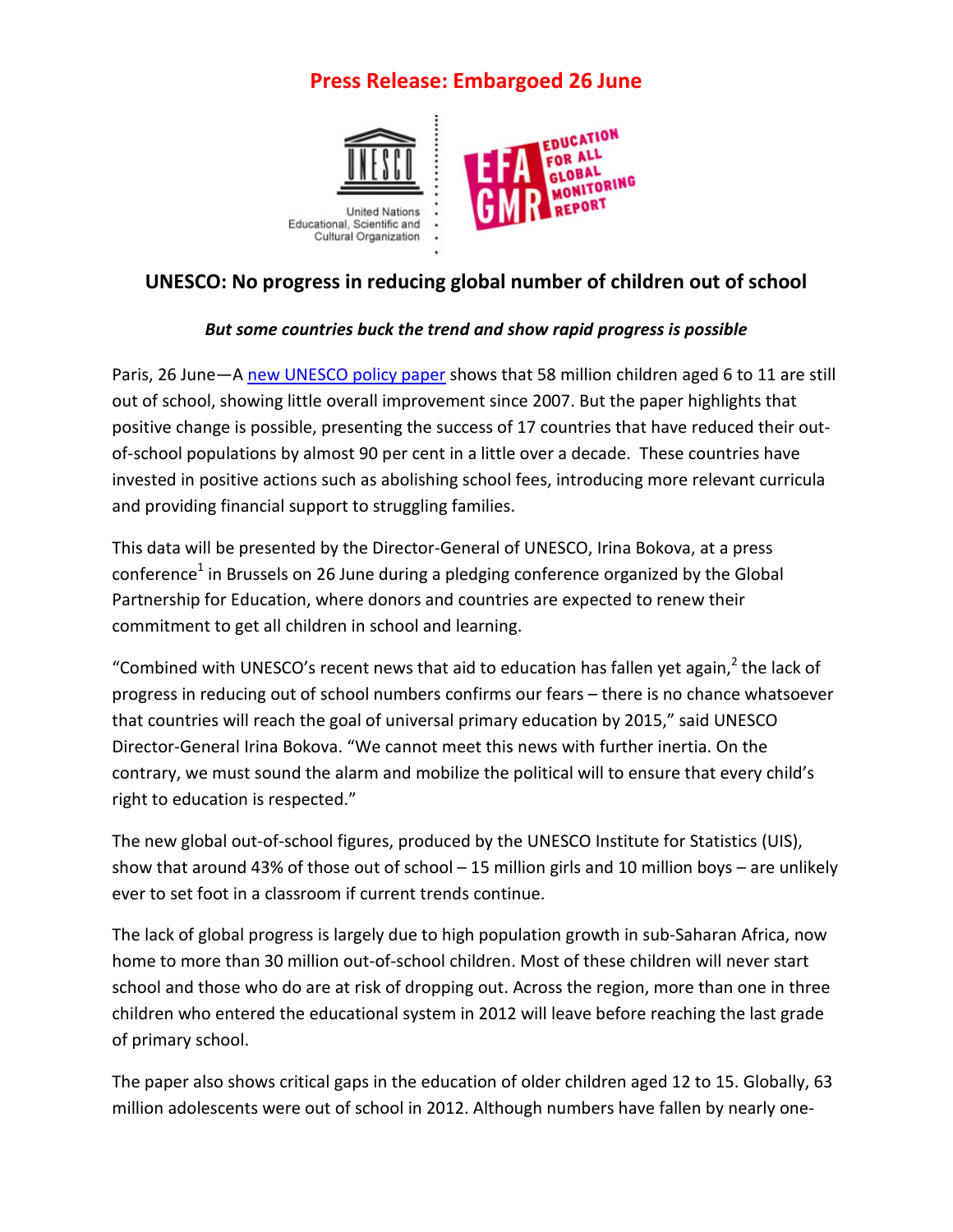## **Press Release: Embargoed 26 June**

third since 2000 in South and West Asia, the region has the largest population of out-of-school adolescents at 26 million. Sub-Saharan Africa is home to 21 million out-of-school adolescents and their numbers will continue to grow if current trends continue.

The paper includes analysis by the Education for All Global Monitoring Report showing that 17 countries, which accounted for about one-quarter of the global out-of-school population in 2000, bucked the trend by reducing their out-of-school populations by 86 per cent, from 27 million to less than 4 million, in little over a decade. In Nepal, for instance, 24% of children were out of school in 2000, but this rate fell to 1 per cent by 2013. Morocco's out-of-school population fell by 96 per cent over the same period.

The analysis identifies six policies that have proven successful in helping primary school age children attend school and may offer useful lessons for other countries:

- **Fee abolition**: Burundi abolished school fees in 2005 and primary school enrolment in the country rose from 54 per cent to 94 per cent in six years.
- **Social cash transfers**: In Nicaragua, which introduced social cash transfers to help families offset the cost of schooling in 2000, the percentage of children who had never been to school fell from 17 per cent in 1998 to 7 per cent in 2009.
- **Increased attention to ethnic and linguistic minorities**: Morocco introduced the teaching of the local Amazigh language in primary schools in 2003 and saw the percentage of children who had never been to school fall from 9 per cent to 4 per cent from that date to 2009.
- **Increasing education expenditure**: Ghana doubled education spending and saw the number of children enrolled in school rise from 2.4 million in 1999 to 4.1 million in 2013.
- **Improving education quality:** Viet Nam, which introduced a new curriculum that paid particular attention to disadvantaged learners, managed to more than halve the percentage of children who had never been to school between 2000 and 2010.
- **Overcoming conflict**: the gap in access to education between children in conflict areas and elsewhere in Nepal was closed by the time the civil war in the country ended in 2006, thanks to programmes that increased education opportunities, notably scholarships for marginalized groups.

"These countries face very different circumstances but all share the political will to bring about real change in education," Ms Bokova noted. "While they have brought about momentous change, their task is far from complete – they must now ensure that every child completes school and learns the skills needed to lead a productive and healthy life. But today, others can learn from the experiences of these countries: they show that real progress is possible and we owe it to children to pursue it."